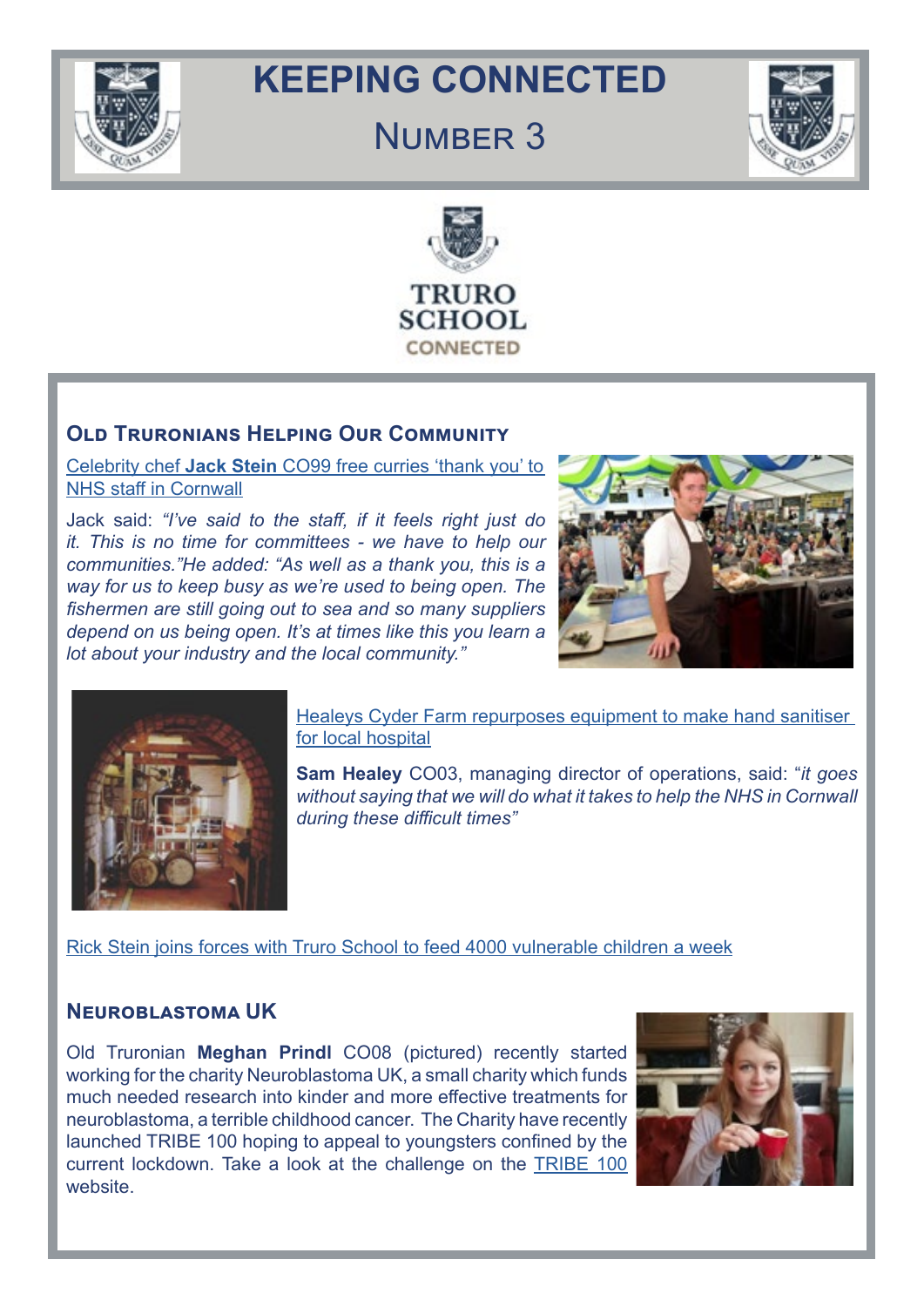# **Kim Conchie - Cornwall Chamber of Commerce,**

#### **Truro School Chair of Governors and Foundation Trustee**

Kim stresses that businesses need to get in touch with Cornwall Council and their accountants to ensure that they are getting all the support available to them from the Government. Last week Kim Conchie featured on BBC Radio Cornwall's afternoon show you can [listen here](https://www.bbc.co.uk/sounds/play/p087rf2v?utm_source=Chambermaster+sync&utm_campaign=0a5123bb80-EMAIL_CAMPAIGN_2019_04_17_09_35_COPY_01&utm_medium=email&utm_term=0_38d198778c-0a5123bb80-279846977) if you missed it.

You can also [watch Kim's update for Businesses dated 09/04/2020.](https://www.youtube.com/watch?v=fMO7rGyHiQw&feature=youtu.be&utm_source=Chambermaster+sync&utm_campaign=0a5123bb80-EMAIL_CAMPAIGN_2019_04_17_09_35_COPY_01&utm_medium=email&utm_term=0_38d198778c-0a5123bb80-279846977) Other Old Truronians with high profile roles during this time of crisis:

## **Sir Patrick Vallance CO78**

Chief Scientific Advisor to the Government of the UK

MP for Camborne and Redruth and Environment Secretary.

We are very interested to learn of any Old Truronians assisting or supporting the fight against Coronavirus. We'd really like to give you a 'shout-out' and say a big 'thank-you'. So, please don't be shy, let us know.

**Email: tsa@truroschool.com**

# **Coronavirus a book for children**

The brilliant artist Axel Scheffler, illustrator of the awardwinning Gruffalo, has produced a book about Covid-19 Coronavirus just for children - and it's available as a FREE download. Please share amongst your friends so it's available to every family who needs it.

# [DOWNLOAD THE BOOK HERE](https://nosycrowcoronavirus.s3-eu-west-1.amazonaws.com/Coronavirus-ABookForChildren.pdf)

The Gruffalo illustrator worked with consultant Professor Graham Medley, two head teachers and a psychologist to make sure the book got the messages right, answering questions about quarantine, how you can catch the virus and what happens if you get ill. Publishers Nosy Crow have asked for donations in lieu of payment, to go to our fantastic health workers: [NHS](http://www.nhscharitiestogether.co.uk/ 
)  [Charities supporting NHS staff and volunteers.](http://www.nhscharitiestogether.co.uk/ 
)







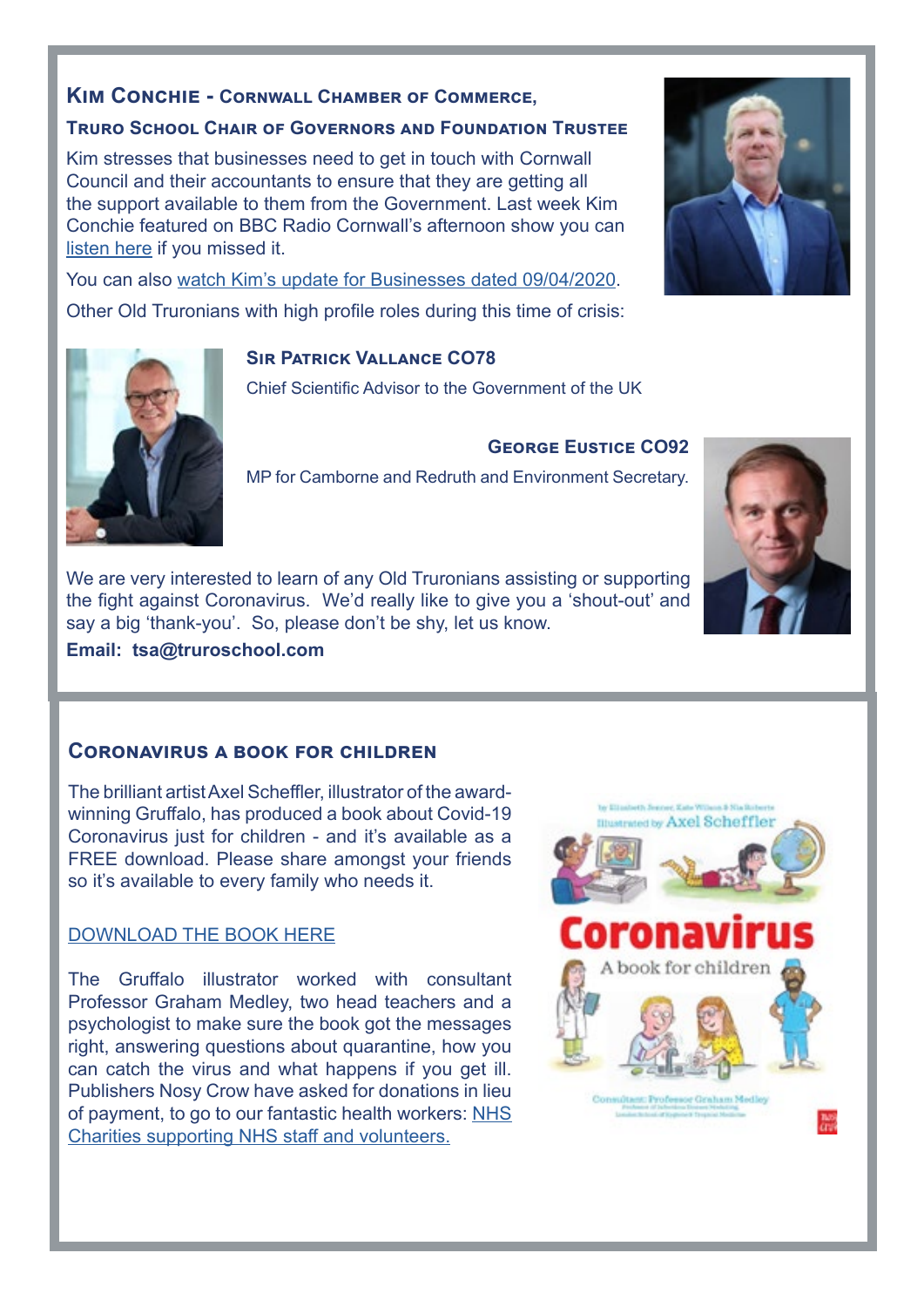# **Truro School - So Pleased To Help**

Last week we reported how Chris Baker and the DT team were turning their talents to making face shields for NHS staff or anyone needing them. We have since received these wonderful pictures that we wanted to share with you.



*Above:* Staff from Little Harbour Children's Hospice *Below:* Staff from Redruth and Camborne Hospital



Please share with us any uplifting photos that you have or anything that you are doing to support your immediate community or our essential key workers. We would especially like to hear from Old Truronian businesses.

Email: tsa@truroschool.com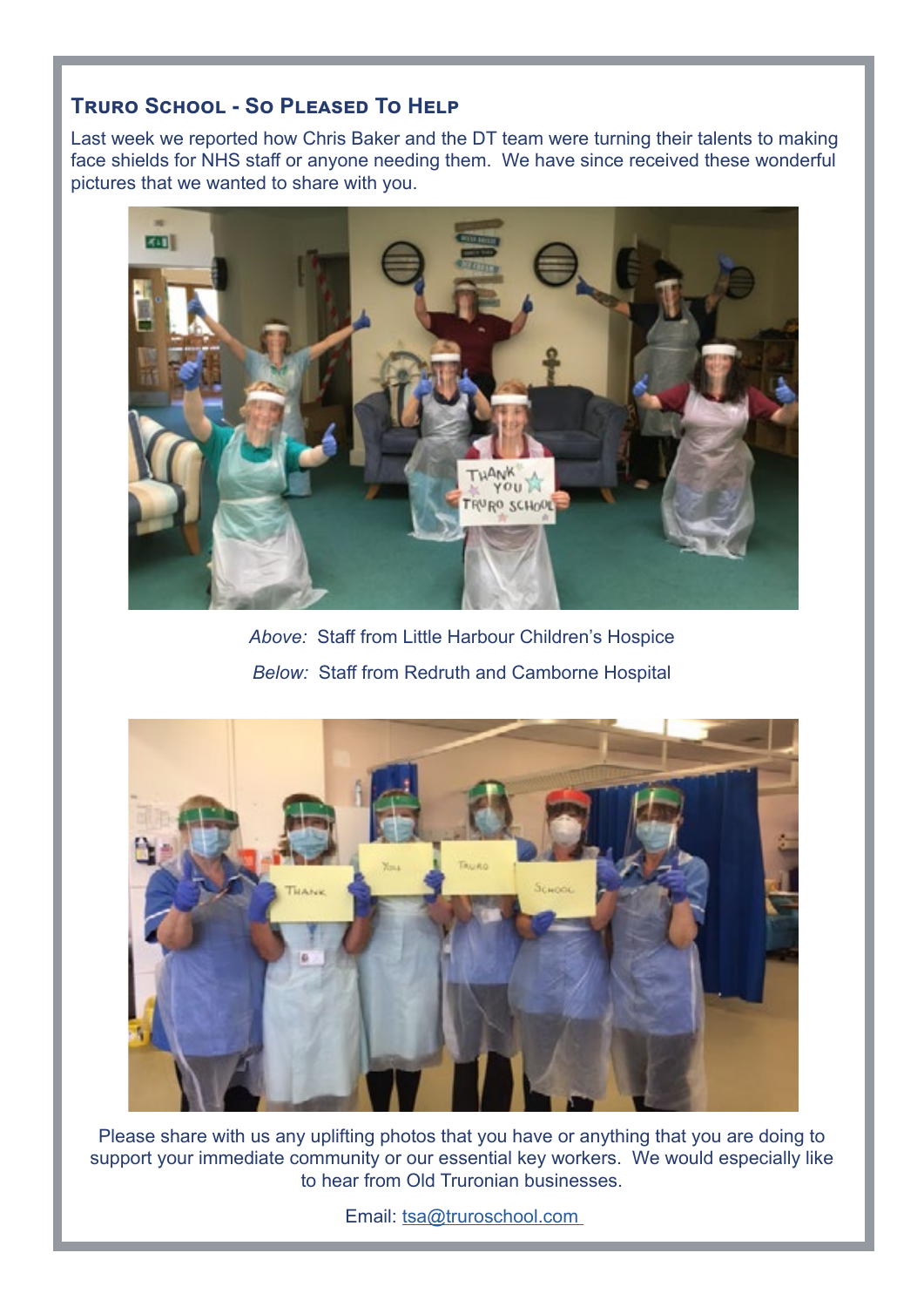### **Top tips for working from home**

With so many of us adapting to our new working environments we thought it might be helpful if we shared a few 'Top Tips' for working well at home.

#### **Get up and do something to wake yourself up**

Why not try going for a walk or run, doing some yoga or a home workout, or calling a family member/friend before you start work?



#### **Get dressed up for the your day**

Take a shower, ditch the PJs and put on some comfy work clothes – get ready to take on your day!

#### **Work at a desk or table**



#### **Communicate and Connect**

Arrange regular check-in calls with your team-members/ managers. Where appropriate, instead of sending an email make a call!



#### **Finding balance**

Stick to a routine and start/finish your day at the same time each day. Once your working day is done, remember to turn off your computer and work phone, and tidy your desk ready for the following day. Spend your free time doing things you enjoy.

#### **Limit distractions**

If other people are at home, make sure they know when you're not to be disturbed. Turn off your distractions where possible (sorry to those of you with kids at home!), save your TV series and social media for out-of-work hours.



#### **Take short breaks often**

Taking regular breaks throughout your working day will help you to avoid burnout and will make you more productive.

Whilst we all love the thought of spending our days lounging on the sofa, sitting at a desk or table will feel more like your natural working environment helping you to stay focused and motivated to work, and trust us, your back will thank you for it!

Creating a comfortable desk space will also help you to keep good posture, reducing the risk of back or neck pain. Here's a helpful [NHS guide](https://www.nhs.uk/live-well/healthy-body/how-to-sit-correctly/) to setting up your workspace correctly.

Try to have 'tech-free' breaks, why not take a cuppa outside if you can, enjoy your home environment, and notice all the different sounds and smells?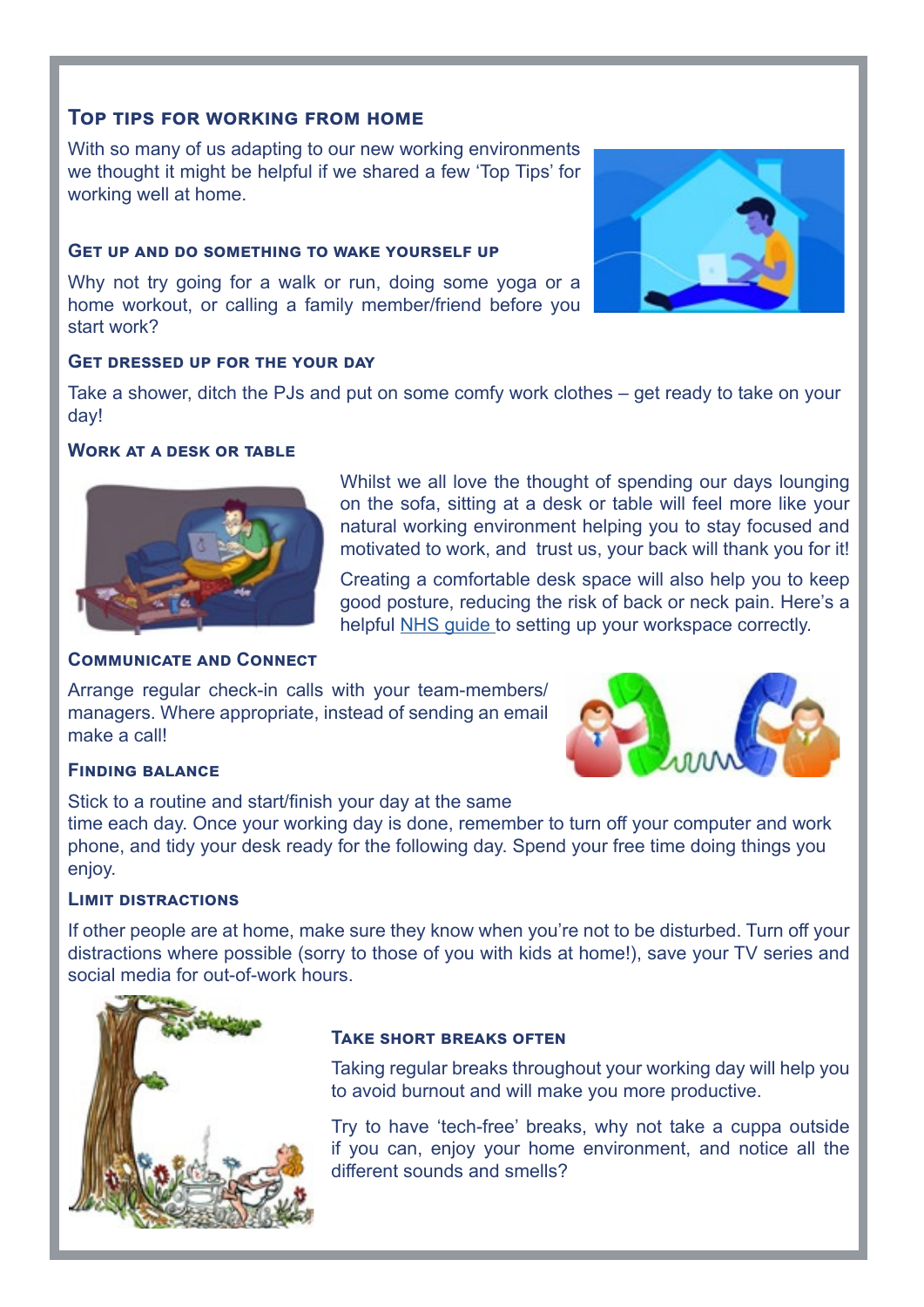#### **Feel good food series - truro cookery school**

Maria Taylor CO86 and her team are creating a series of videos to share with the community. So [CLICK HERE](https://www.facebook.com/pg/truroschoolcookery/videos/?ref=page_internal) to start watching the series and treat your family to some lovely food ideas or keep the children occupied with some cooking lessons.

#### **This weeks recipe**

### **Pasta with Spicy Chorizo and Rosemary Sauce**

**Method:**

- 1. Bring a large saucepan of water to a boil.
- 2. Add some salt then the pasta and cook for  $10 12$ minutes until the pasta is 'al-dente' or 'firm to the bite'.
- 3. Meanwhile, while the pasta is cooking, cut the chorizo into small chunks.
- 4. Fry the chorizo in a little olive oil for 3 minutes.
- 5. If using fresh rosemary, strip the needles off the tough stalks and chop the needles finely.
- 6. Add the rosemary (fresh or dried) and the chilli flakes (if using) to the chorizo and cook for a further minute, stirring.
- 7. Tip in the tomatoes, break up with a spoon, and simmer for 15 minutes.
- 8. Stir in the cream or crème fraiche
- 9. Drain the pasta well and stir into the sauce.
- 10. Mix well to coat all the pasta in the sauce then serve with some grated parmesan, if liked.

# **Learn more about Truro Cookery School**

Truro Cookery School is a state-of-the-art cookery school with a difference. Situated on the campus at Truro School, Maria and the team provide high quality cookery lessons for the pupils at Truro School during term time in partnership with Leiths School of Food and Wine, and a wide range of cookery courses for the wider community at evenings, weekends and all through the school holidays.

The Cookery School is closed at present, but why not take a look at the website and as soon as they re-open you will be ready to meet Maria, AJ and the team. [CLICK HERE t](https://truroschoolcookery.com/)o find out more.

**[www.truroschoolcookery.com](http://www.truroschoolcookery.com)**







#### **INGREDIENTS**

250 g chunky pasta shapes e.g. rigatoni or farfalle

75 - 100 g chorizo

Olive oil

Pinch chilli flakes (optional)

2 sprigs fresh rosemary

1 x 400 g tin chopped or plum tomatoes

4 tablespoons double or single cream or crème fraiche